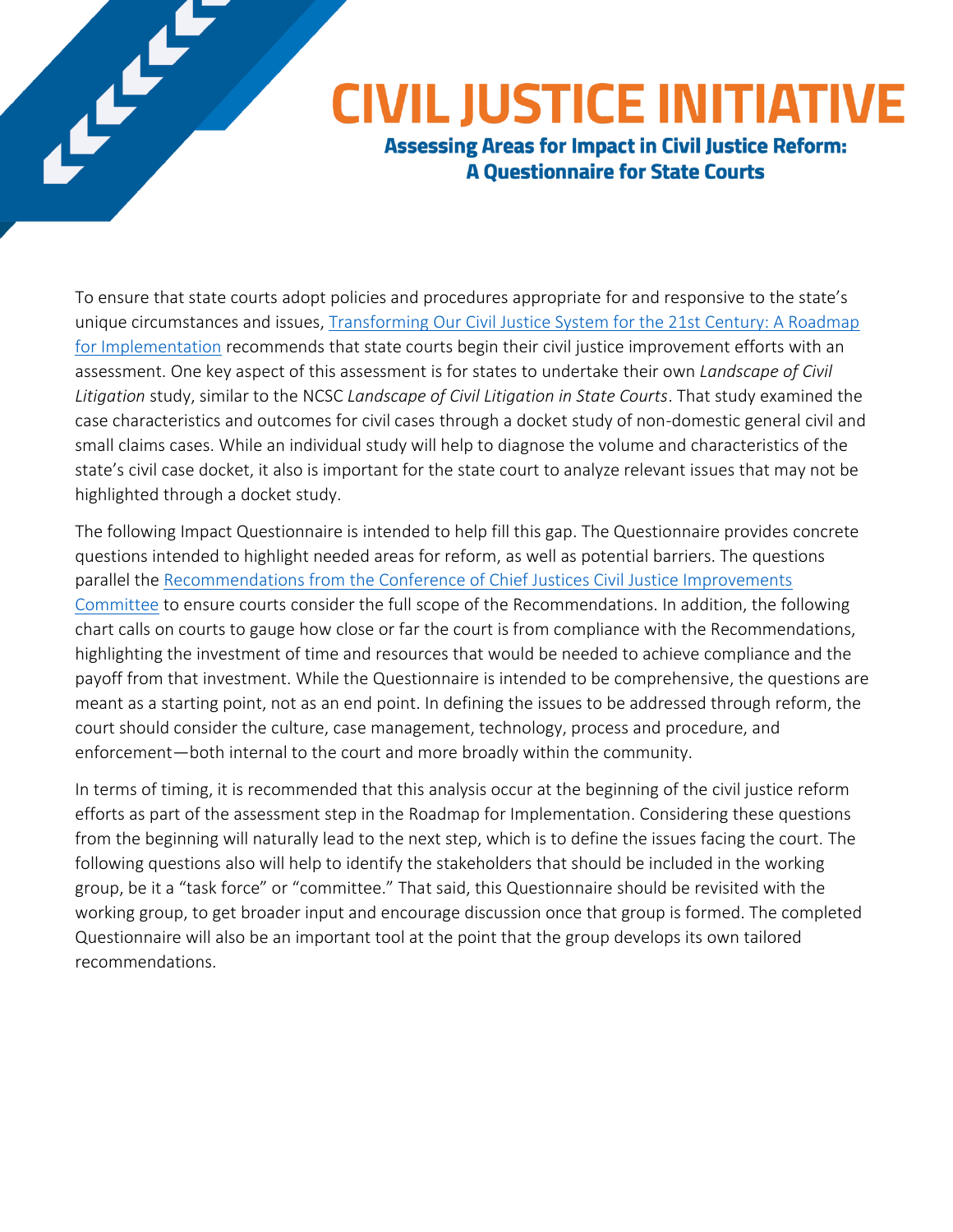#### Exercise Ultimate Responsibility (Recommendations 1-2)

Does the court leadership (e.g. chief justice, judicial council, and/or civil rules committee) agree that the court<sup>1</sup> should exercise ultimate responsibility over the management of its cases?

Does the trial bench agree that the court should exercise ultimate responsibility over the management of its cases?

Does the practicing civil bar agree that the court should exercise ultimate responsibility over the management of its cases?

Is there disagreement within and among the above groups?

l

| Identify areas for<br>improvement | How would you achieve change? |           |  |
|-----------------------------------|-------------------------------|-----------|--|
| a.                                |                               | Resources |  |
| b.                                |                               | and       |  |
| C.                                |                               | Time      |  |

**Impact**

<sup>1</sup> As in *Call to Action: Achieving Civil Justice for All, Recommendations to the Conference of Chief Justices from the Civil Justice Improvements Committee*, when we say "court," we mean judges, court managers, and indeed the whole judicial branch.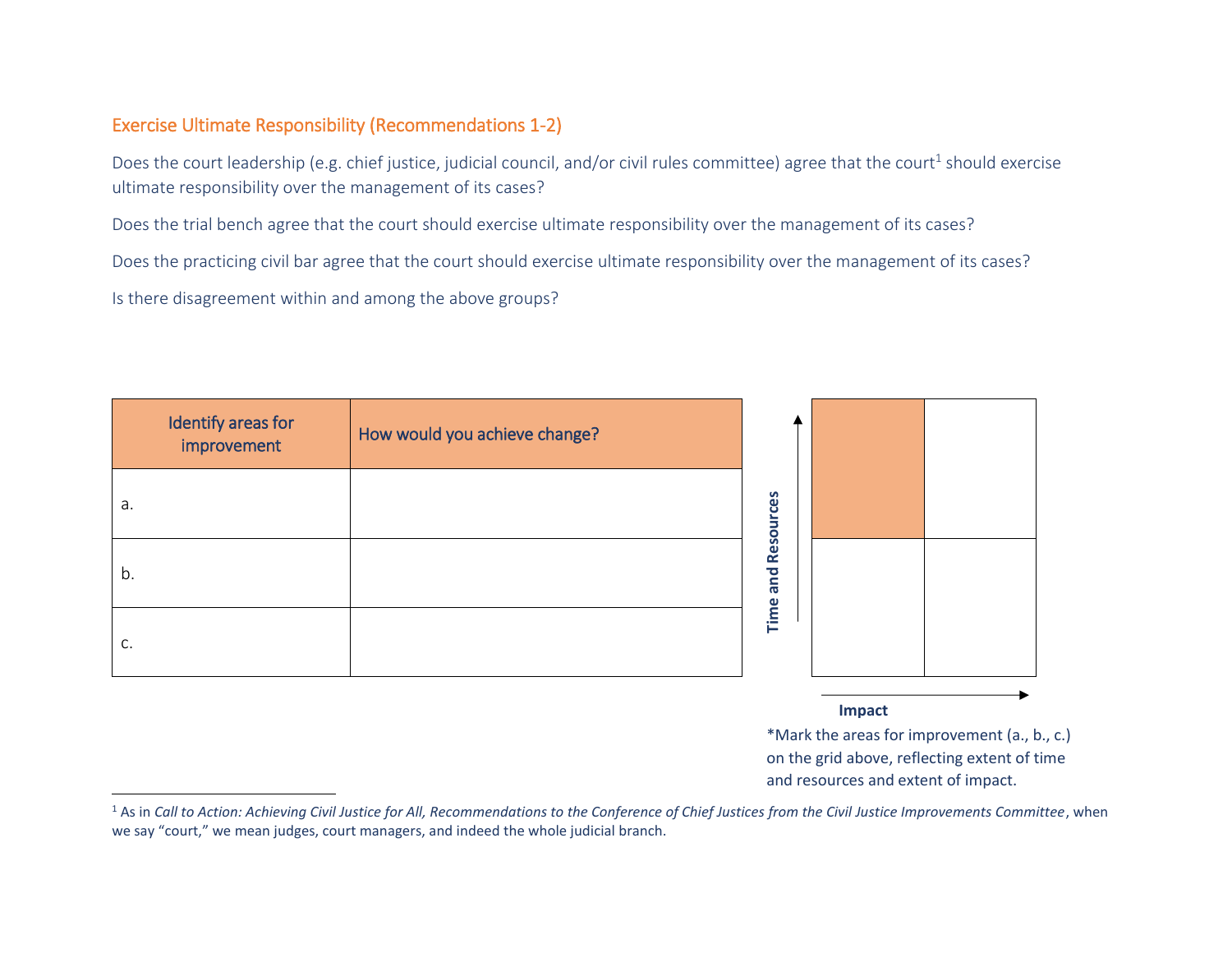#### Exercise Ultimate Responsibility (Recommendations 1-2) continued

Who currently controls the pace of litigation?  $\Box$  The Court  $\Box$  The Lawyers  $\Box$  The Litigants Is this consistent across:  $\Box$  All jurisdictions?  $\Box$  All case types?  $\Box$  All judges? Does the court establish firm deadlines? Are these deadlines communicated to the parties? Do lawyers consistently request continuances of the deadlines? Are continuances consistently granted?

Identify areas for improvement How would you achieve change? a. b. c.



\*Mark the areas for improvement (a., b., c.) on the grid above, reflecting extent of time and resources and extent of impact.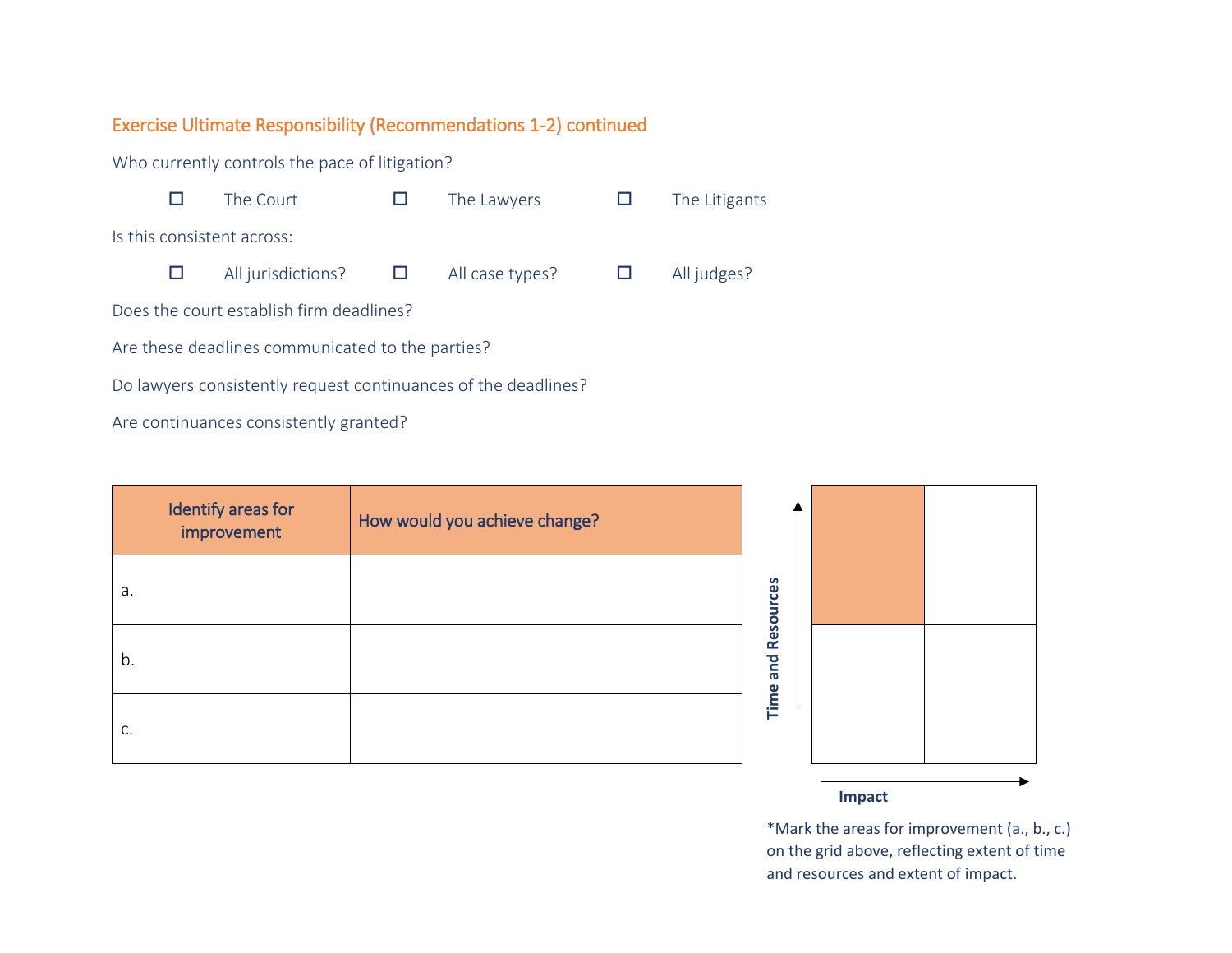## Exercise Ultimate Responsibility (Recommendations 1-2) continued

Does the court have established time standards?

How well does the court comply with those standards?

Does the court consistently enforce its own rules?

Is this response consistent across all perspectives?

 $\square$  The Trial Bench  $\square$  The Lawyers  $\square$  The Litigants

| Identify areas for<br>improvement | How would you achieve change? |
|-----------------------------------|-------------------------------|
| a.                                |                               |
| b.                                |                               |
| C.                                |                               |

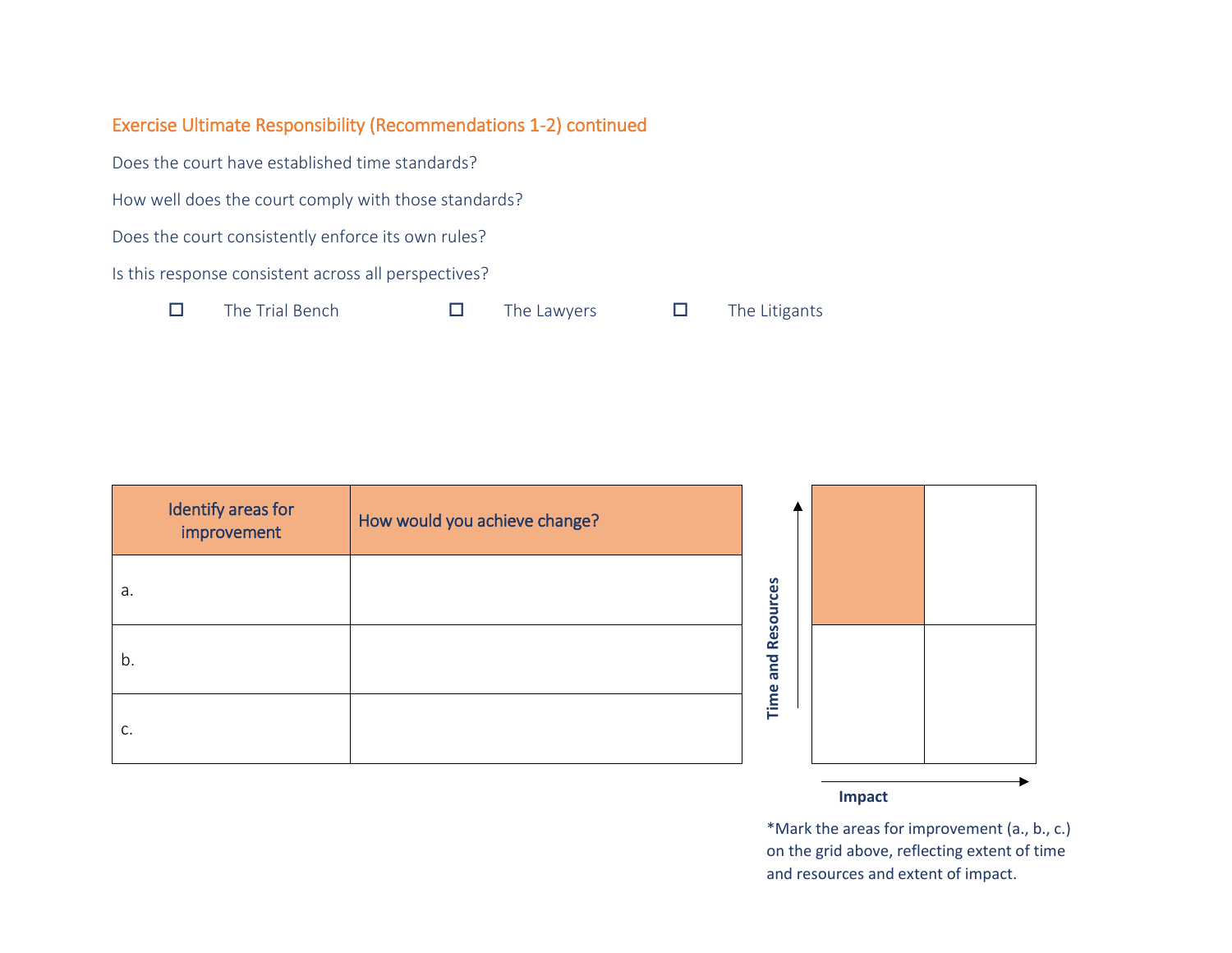#### Triage Case Filings with Mandatory Pathway Assignments (Recommendations 3-6)

Has the court adopted a differentiated case management (DCM) approach to managing civil cases?

If yes,

- ▶ Does this approach triage all cases into an appropriate pathway, or are there specialized procedures for certain categories of cases (e.g., expedited trial processes, complex cases)?
- $\triangleright$  Is this approach transparent to the legal community, versus a process that is internal to the court?
- $\triangleright$  Are cases assigned to a pathway immediately upon filing?

Is the allocation of cases across pathways consistent with your landscape data (i.e. if 85% of your cases could use a streamlined process, do 85% go through your version of a streamlined process)?

| Identify areas for<br>improvement | How would you achieve change? |
|-----------------------------------|-------------------------------|
| a.                                |                               |
| b.                                |                               |
| C.                                |                               |



\*Mark the areas for improvement (a., b., c.) on the grid above, reflecting extent of time and resources and extent of impact.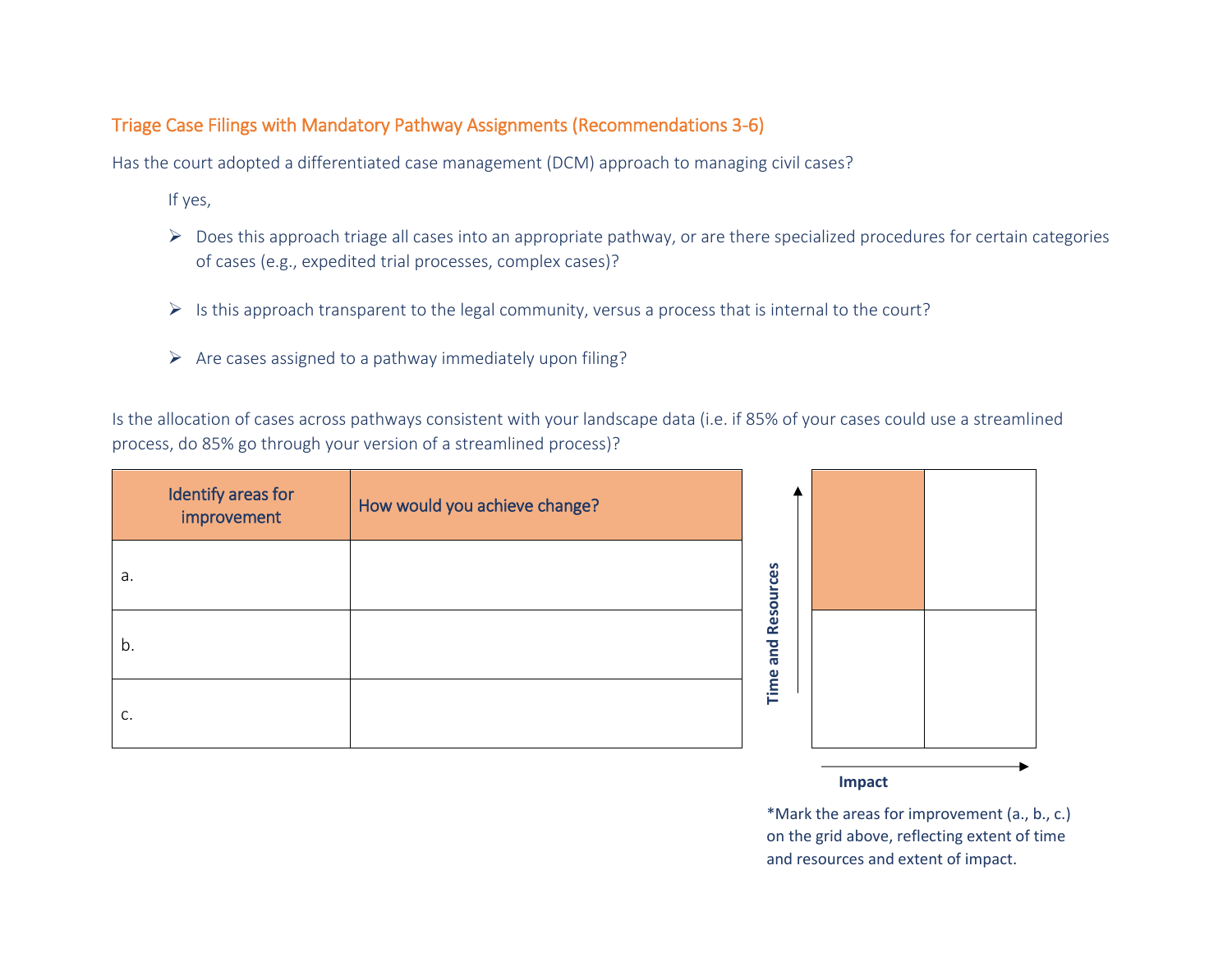#### **Triage Case Filings with Mandatory Pathway Assignments (Recommendations 3-6) continued**

Are mandatory disclosures required for civil cases?

Are there defined or presumptive timeframes for the completion of fact discovery?

Are there proportional limits on discovery right-sized to the needs of the case?

Are discovery disputes rare?

Are expedited procedures used to resolve them?

Is the court available to resolve discovery disputes when they arise?

Are the above responses consistent across:

 $\Box$  All jurisdictions?  $\Box$  All case types?  $\Box$  All judges?

| Identify areas for<br>improvement | How would you achieve change? |
|-----------------------------------|-------------------------------|
| a.                                |                               |
| b.                                |                               |
| C.                                |                               |



#### **Impact**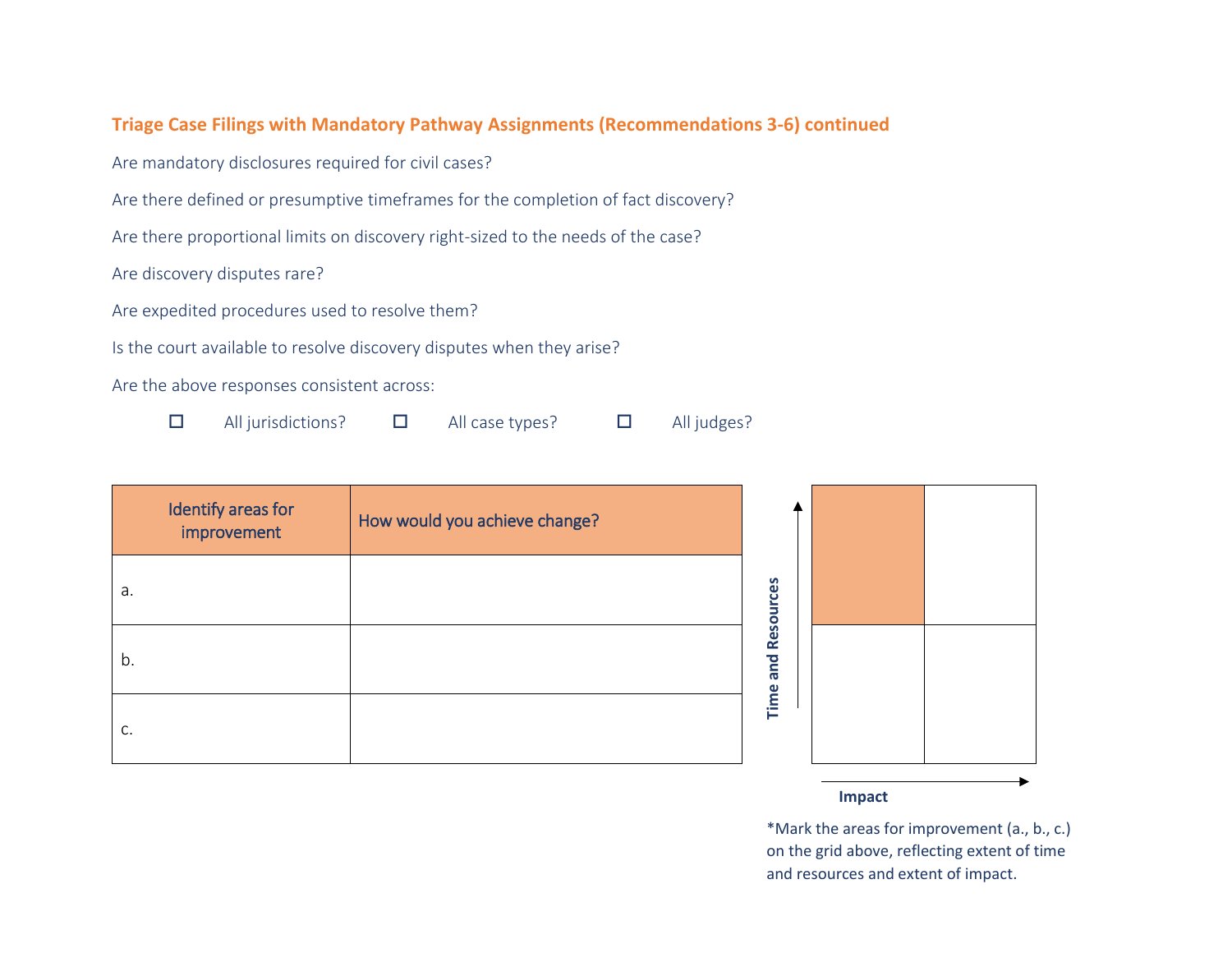## Strategically Deploy Court Personnel and Resources (Recommendations 7-9)

Do you have resource challenges as a court related to:

|                                                                                                      | Judges?                                                    |  | Staffing? $\Box$ |  | Technology? | Litigant Resources? |
|------------------------------------------------------------------------------------------------------|------------------------------------------------------------|--|------------------|--|-------------|---------------------|
|                                                                                                      | Does the court automatically calendar core case processes? |  |                  |  |             |                     |
| Do you have established business rules in place to facilitate efficient case management?             |                                                            |  |                  |  |             |                     |
| Does staff work in conjunction with the judge in a team approach to case management?                 |                                                            |  |                  |  |             |                     |
| Does judicial assignment and rotation support the effective and efficient management of civil cases? |                                                            |  |                  |  |             |                     |

|    | Identify areas for<br>improvement | How would you achieve change? |
|----|-----------------------------------|-------------------------------|
| a. |                                   |                               |
| b. |                                   |                               |
| C. |                                   |                               |



\*Mark the areas for improvement (a., b., c.) on the grid above, reflecting extent of time and resources and extent of impact.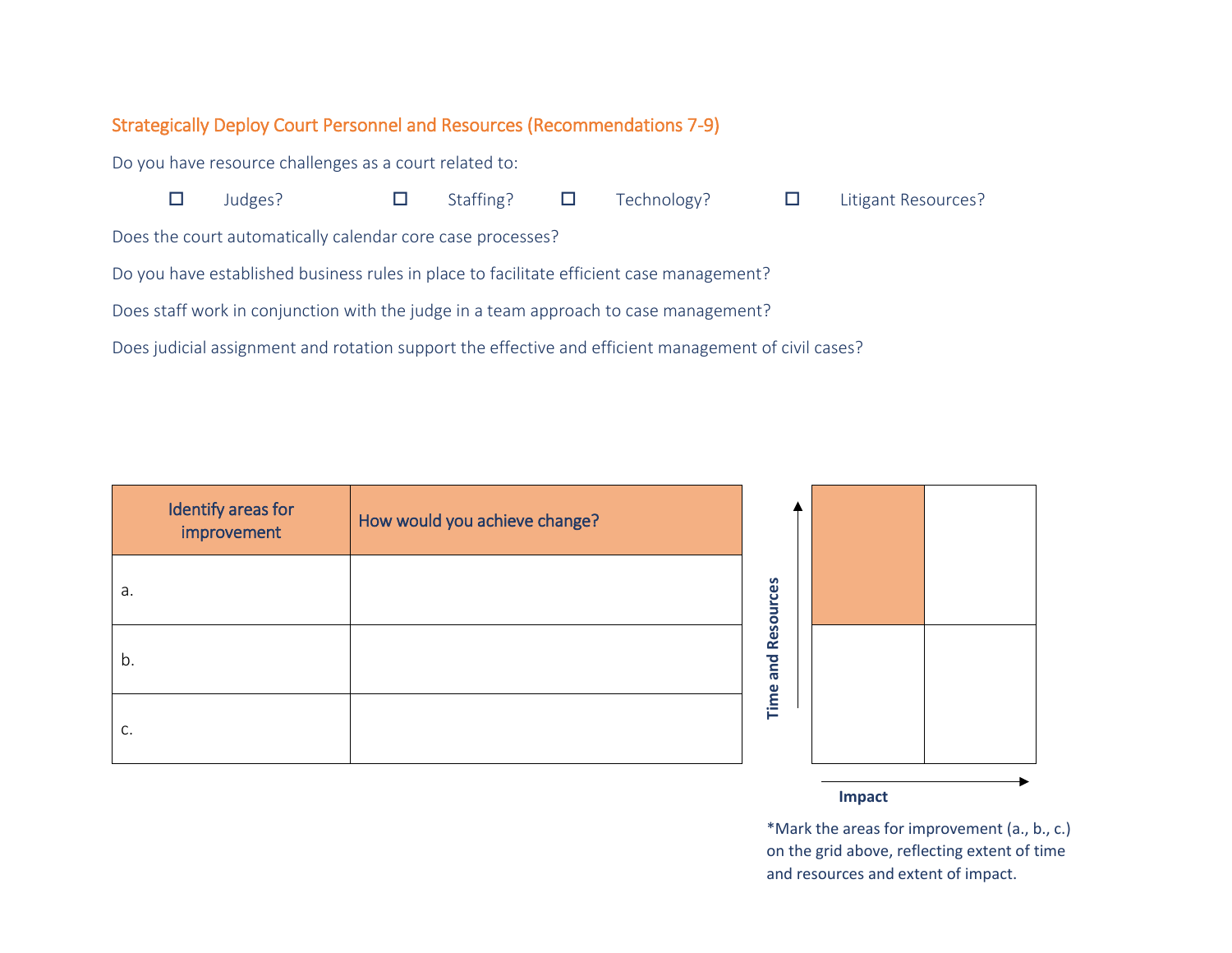#### **Use Technology Wisely (Recommendation 10)**

Is technology being used to achieve the court's vision and goals?

Has your court implemented e-filing, case management software, and other supportive technology?

Is technology being utilized to support case management?

 $\Box$  At the case level  $\Box$  At the docket level

Are triage and business rules and processes defined and automated?

Is court information and data used to inform court processes and docket management?

With whom is court information and data shared?

 $\Box$  Judges  $\Box$  Staff  $\Box$  The public

| Identify areas for<br>improvement | How would you achieve change? |
|-----------------------------------|-------------------------------|
| a.                                |                               |
| b.                                |                               |
| C.                                |                               |



\*Mark the areas for improvement (a., b., c.) on the grid above, reflecting extent of time and resources and extent of impact.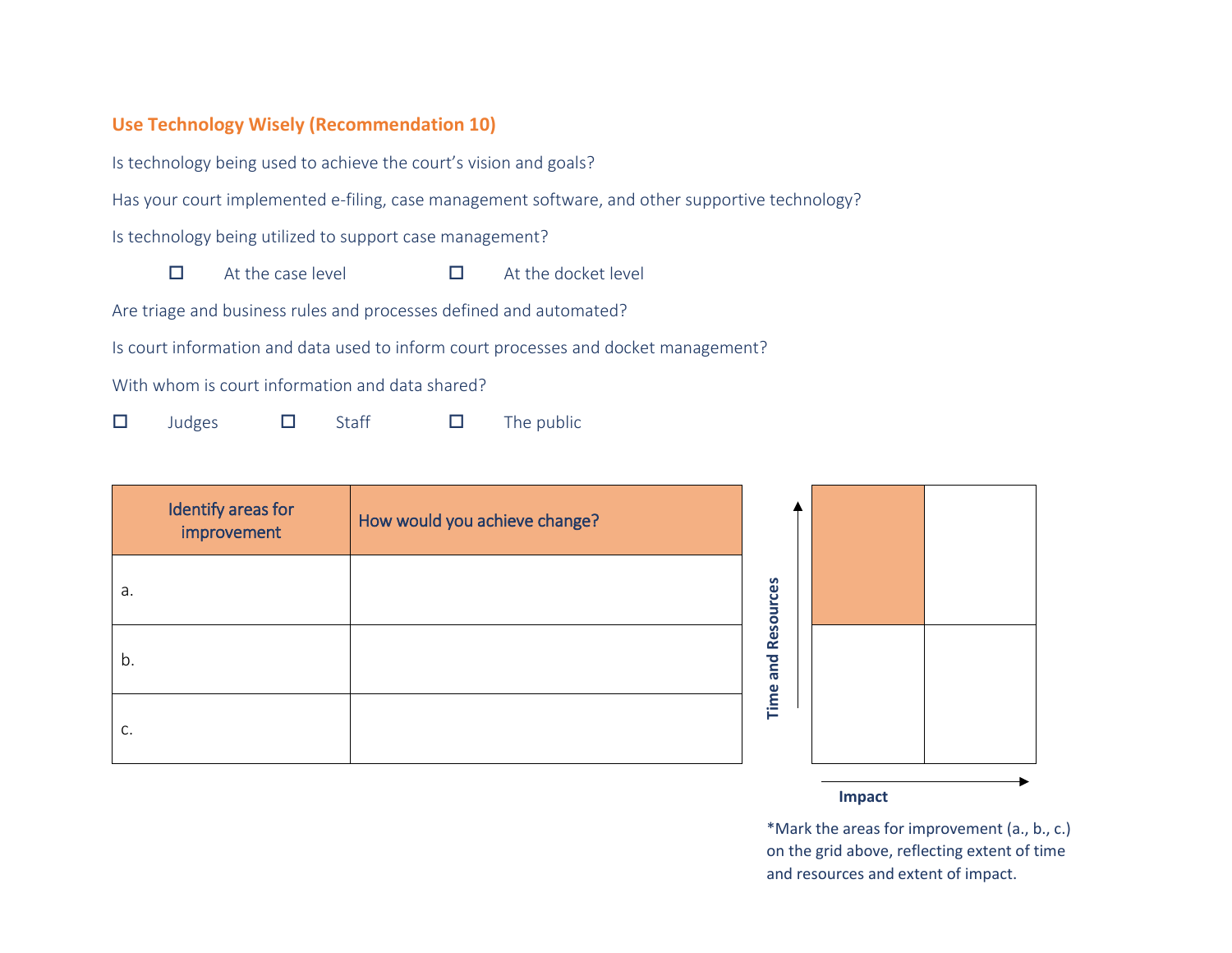#### Focus Attention on High-Volume and Uncontested Cases (Recommendations 11-12)

Has the court put in place policies and procedures to address the special needs of high-volume cases?

Does the court provide accurate and understandable information for litigants in high-volume cases?

Does the court follow best practices for verifying compliance with procedural due process (service, notice of hearings, adequacy of evidence supporting judgments)?

Is this consistent across:



 $\square$  Jurisdictions?  $\square$  Judges?

Has the court developed a process to ensure that uncontested cases don't sit unresolved on the court's docket?

| Identify areas for<br>improvement | How would you achieve change? |           |  |
|-----------------------------------|-------------------------------|-----------|--|
| a.                                |                               | Resources |  |
| b.                                |                               | and       |  |
| C.                                |                               | Time      |  |

#### **Impact**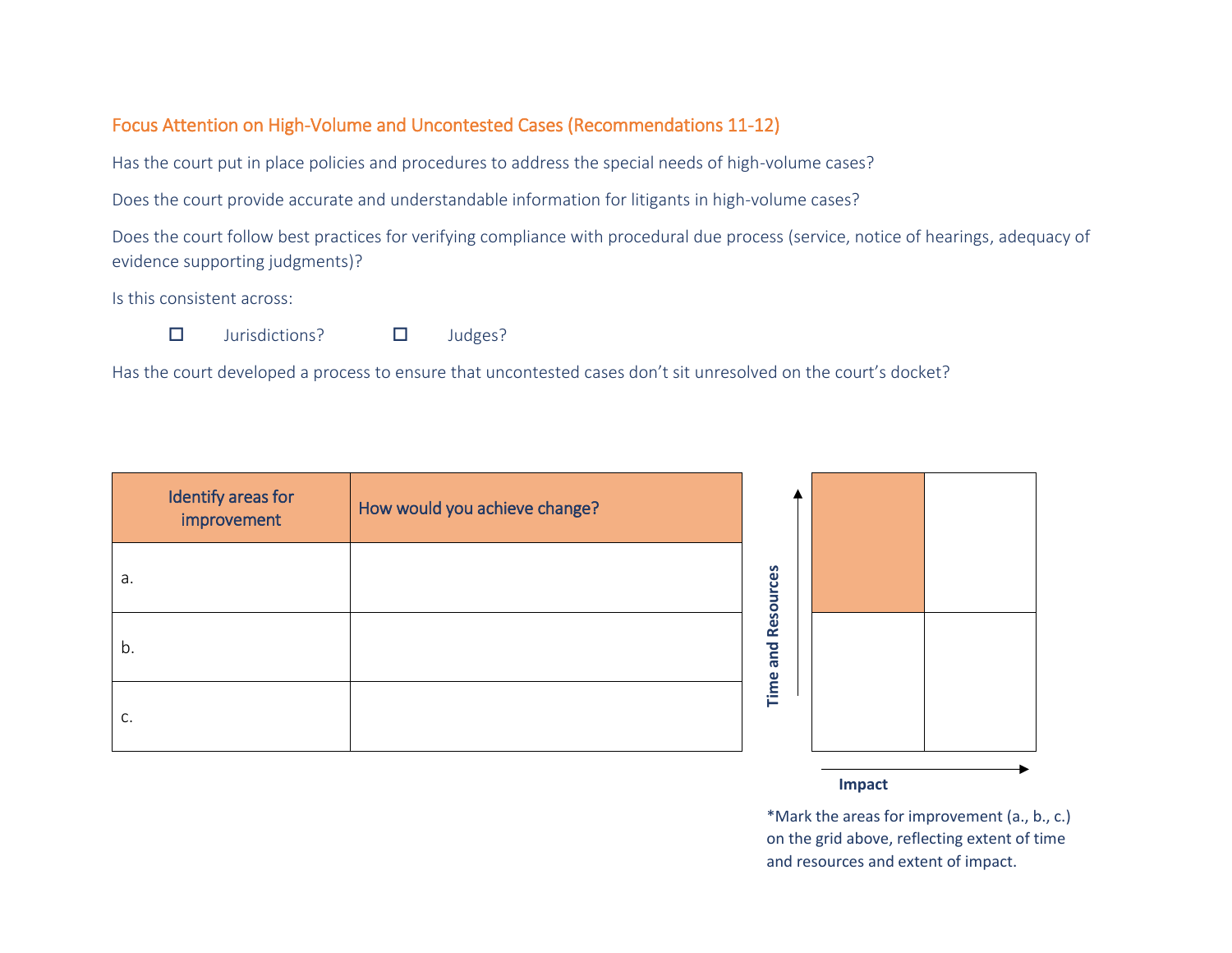#### **Provide Superior Access for Litigants (Recommendation 13)**

Is justice accessible to members of the public?

If not, what are the barriers to access to justice?

Does the court provide or facilitate access to appropriate and adequate legal information and/or advice?

Are judges trained on procedural justice principles and on effective engagement with self-represented litigants?

Does the court utilize technology to provide information and simplify the court-litigant interface?

| Identify areas for<br>improvement | How would you achieve change? |
|-----------------------------------|-------------------------------|
| a.                                |                               |
| b.                                |                               |
| C.                                |                               |



\*Mark the areas for improvement (a., b., c.) on the grid above, reflecting extent of time and resources and extent of impact.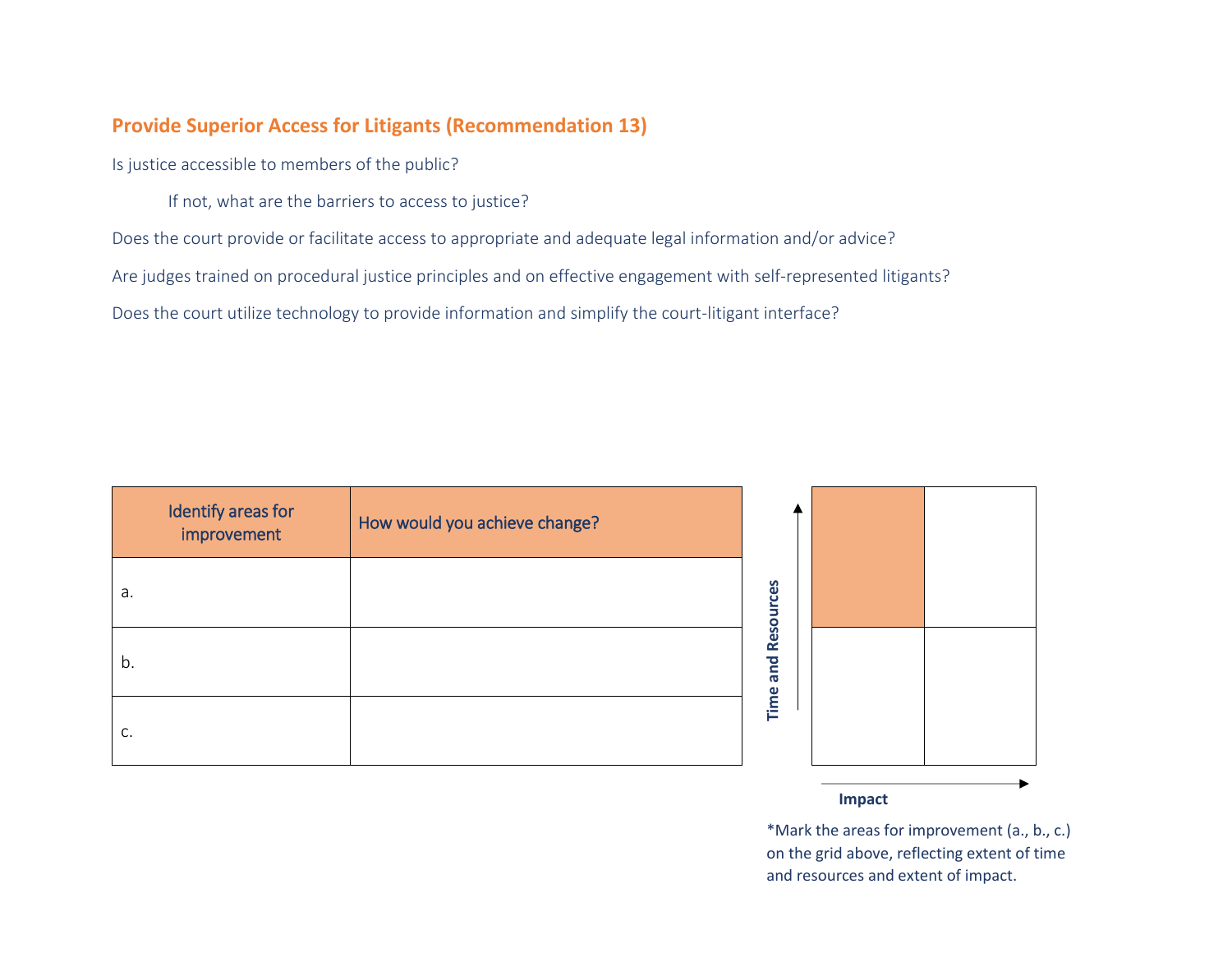## Undertaking Reform

What civil justice reform initiatives have been undertaken in the past?

Are there current efforts that overlap or relate to implementation of the CCJ CJI Committee's recommendations?

Is there interest in and excitement for reform, or has your jurisdiction experienced reform fatigue?

| Identify areas for<br>improvement | How would you achieve change? |
|-----------------------------------|-------------------------------|
| a.                                |                               |
| b.                                |                               |
| C.                                |                               |